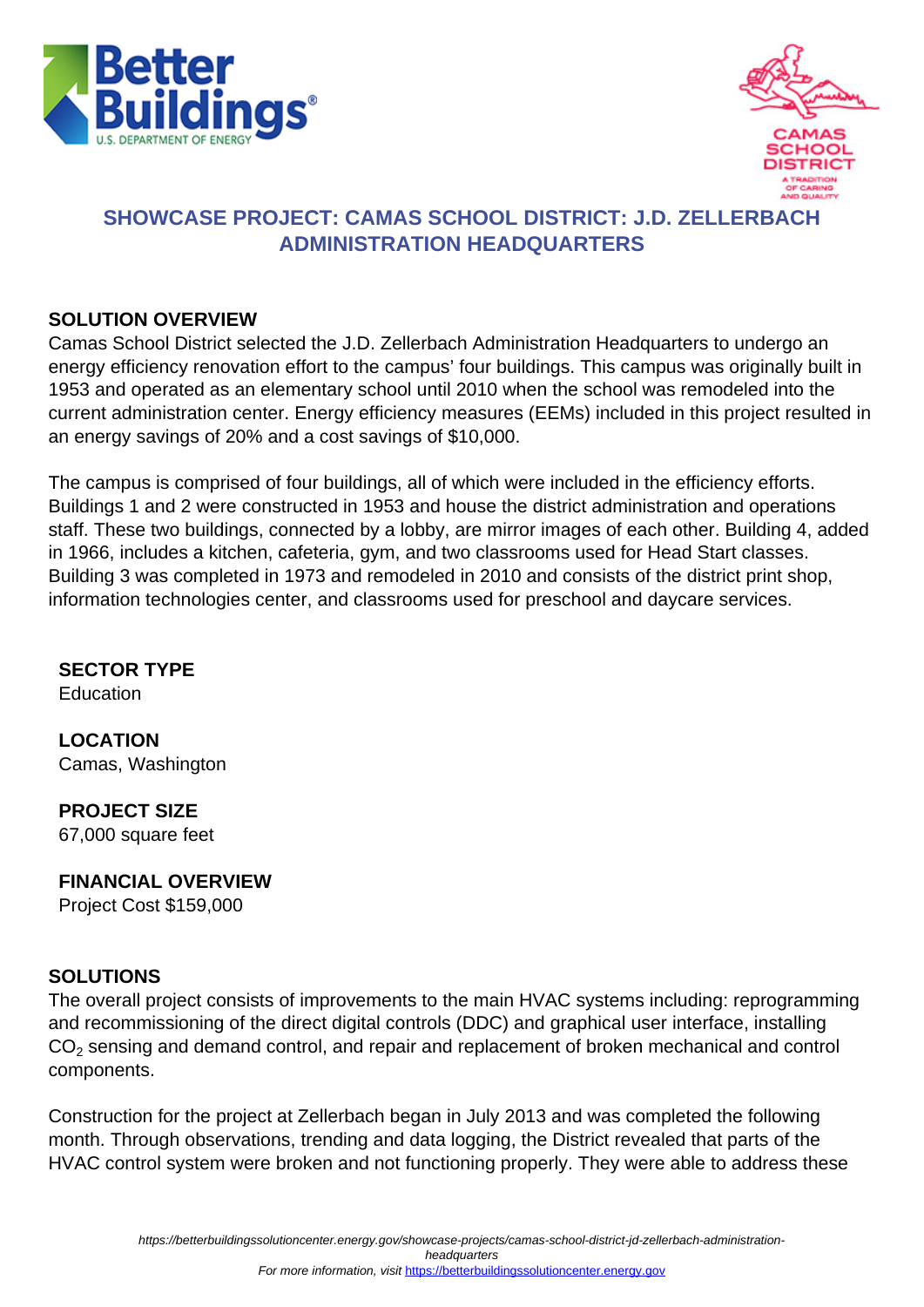repairs as part of the renovation which included the following energy efficiency measures implemented in each campus building:

- Additions, upgrades, reprograming and commissioning to the existing Alerton DDC HVAC system controls
- Replacement/repair of equipment including dampers, actuators and valves
- HVAC system optimization including reduced hours of operation of air handling units to match actual occupancy and verification of override thermostats
- Installation of  $CO<sub>2</sub>$  sensors on each of the six air handlers to minimize outside air uptake
- Optimization of outside air damper controls and free-cooling airside economizer

#### **OTHER BENEFITS**

In addition to the energy savings benefits of the airside economizer implemented at Zellerbach, the system will also improve the indoor air quality of the facility as a greater amount of ventilation air is provided to the occupied spaces than during the minimum outside air mode.